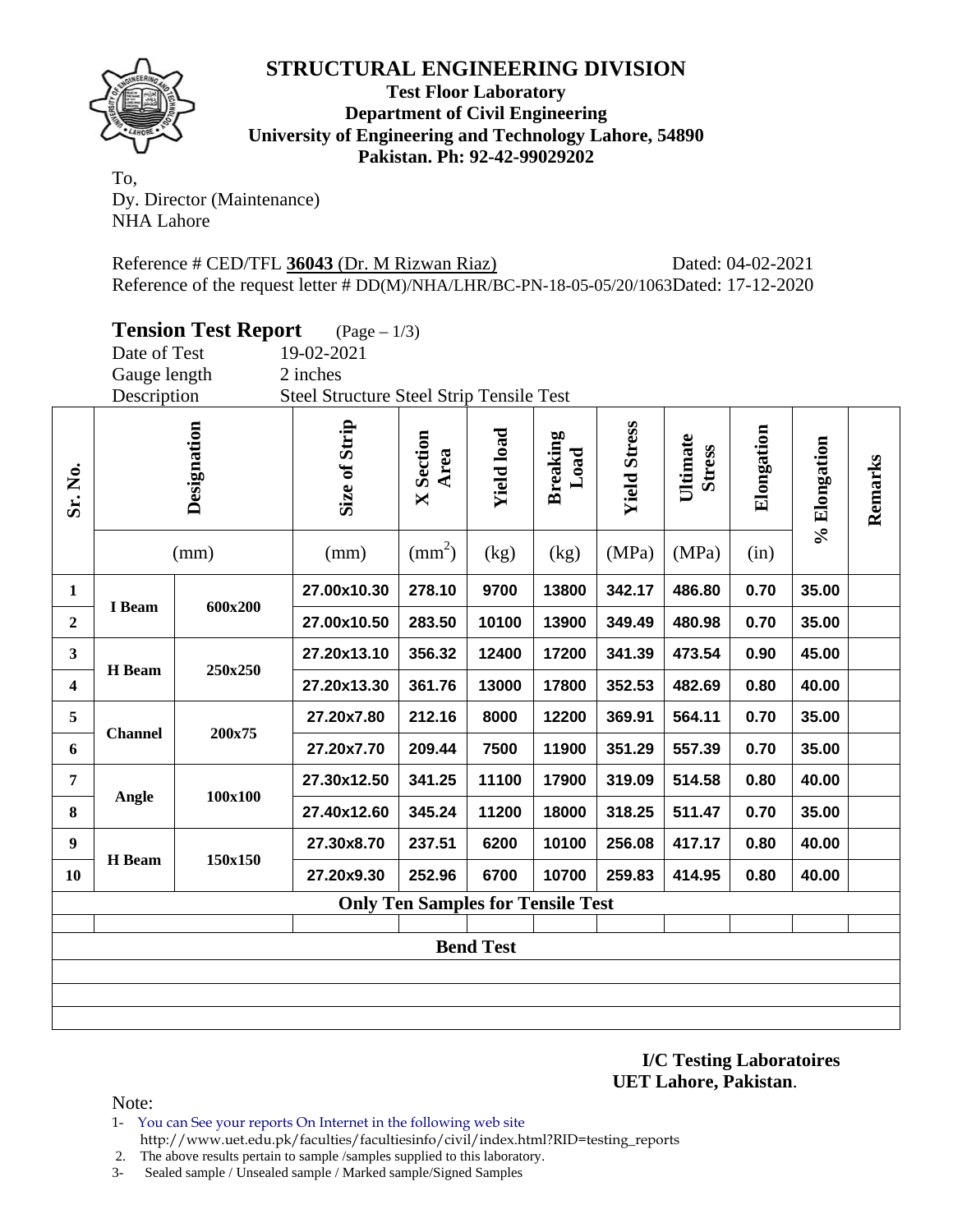

**Test Floor Laboratory Department of Civil Engineering University of Engineering and Technology Lahore, 54890 Pakistan. Ph: 92-42-99029202** 

To, Dy. Director (Maintenance) NHA Lahore

Reference # CED/TFL **36043** (Dr. M Rizwan Riaz) Dated: 04-02-2021 Reference of the request letter # DD(M)/NHA/LHR/BC-PN-18-05-05/20/1063 Dated: 17-12-2020

# **Weight &Size Test Report** (Page – 2/3)

Date of Test 18-01-2019 Description Girder Weight and Size Test

| Sr.<br>No.     | Designation<br>(mm) |         | Weight | Length | Weight per Unit<br>Length         | Depth<br>$\widehat{\mathbf{c}}$ | Flange Width<br>$\mathbf{\hat{e}}$ | Thickness<br>$\mathfrak{E}$<br>Flange | Web Thickness<br>$(\mathbf{t}_\mathrm{w})$ | Remark |
|----------------|---------------------|---------|--------|--------|-----------------------------------|---------------------------------|------------------------------------|---------------------------------------|--------------------------------------------|--------|
|                |                     |         |        |        | (g)                               | (cm)                            | (kg/m)                             | mm                                    | mm                                         | mm     |
| 1              | H Beam              | 250x250 | 42550  | 62.30  | 682.99                            | 253.00                          | 248.00                             | 13.70                                 | 9.40                                       |        |
| 2              | I Beam              | 600x200 | 61400  | 61.50  | 998.37                            | 603.00                          | 201.00                             | 17.10                                 | 10.50                                      |        |
| 3              | <b>Channel</b>      | 200x75  | 14250  | 61.80  | 230.58                            | 201.00                          | 75.00                              | 11.50                                 | 8.00                                       |        |
| 4              | H Beam              | 150x150 | 17200  | 61.10  | 281.51                            | 151.00                          | 152.00                             | 9.30                                  | 7.00                                       |        |
| $\blacksquare$ | $\blacksquare$      |         | -      | -      | $\blacksquare$                    |                                 | $\blacksquare$                     |                                       |                                            |        |
| $\blacksquare$ |                     |         |        | -      |                                   |                                 |                                    |                                       |                                            |        |
|                |                     |         |        |        |                                   |                                 |                                    |                                       |                                            |        |
|                |                     |         |        |        |                                   |                                 | $\blacksquare$                     | $\blacksquare$                        |                                            |        |
|                |                     |         |        |        | <b>Only Four Samples for Test</b> |                                 |                                    |                                       |                                            |        |
|                |                     |         |        |        |                                   |                                 |                                    |                                       |                                            |        |

**I/C Testing Laboratoires UET Lahore, Pakistan**.

Note:

- 1- You can See your reports On Internet in the following web site
- http://www.uet.edu.pk/faculties/facultiesinfo/civil/index.html?RID=testing\_reports
- 2. The above results pertain to sample /samples supplied to this laboratory.
- 3- Sealed sample / Unsealed sample / Marked sample/Signed Samples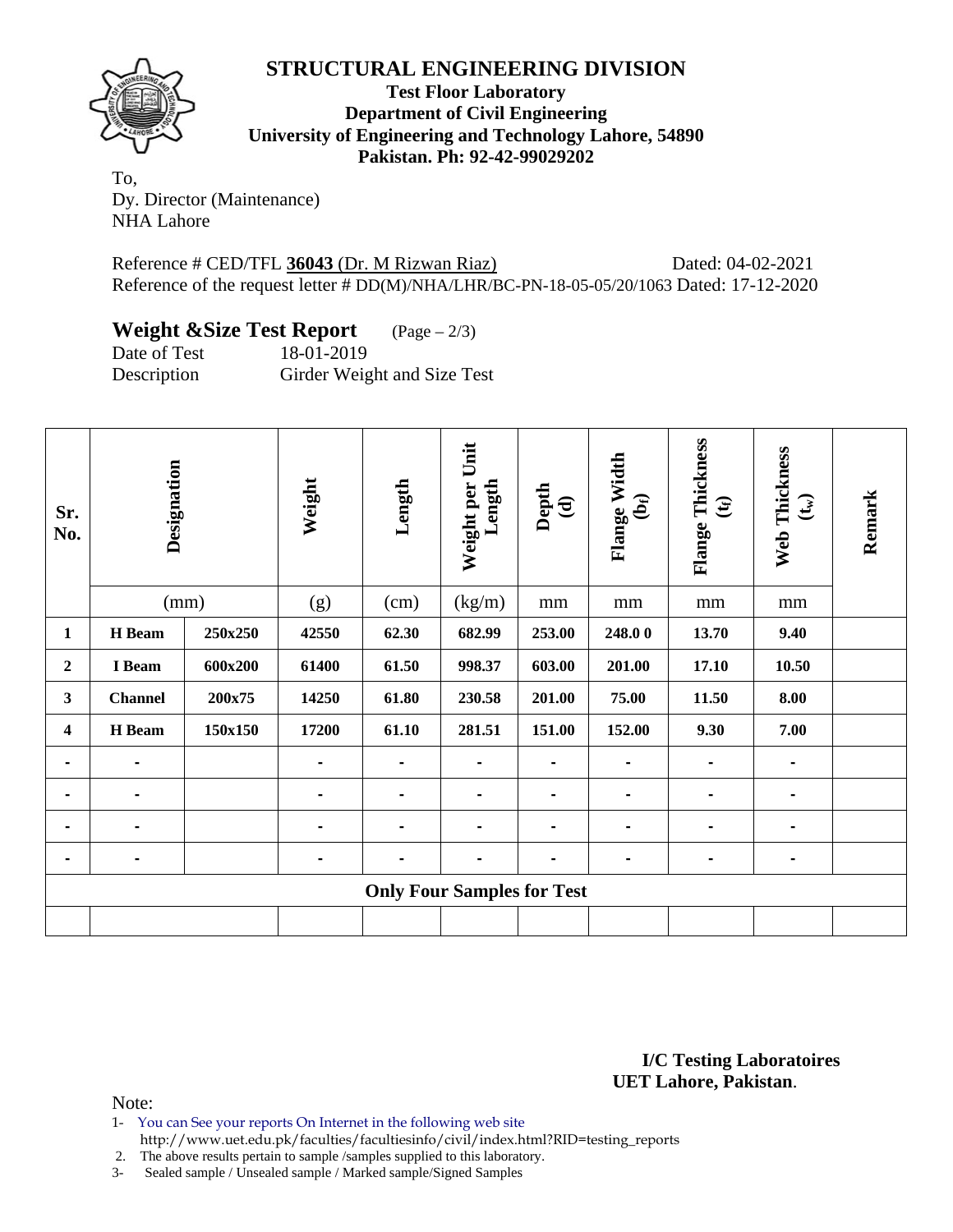

**Test Floor Laboratory Department of Civil Engineering University of Engineering and Technology Lahore, 54890 Pakistan. Ph: 92-42-99029202** 

To, Dy. Director (Maintenance) NHA Lahore

Reference # CED/TFL **36043** (Dr. M Rizwan Riaz) Dated: 04-02-2021 Reference of the request letter # DD(M)/NHA/LHR/BC-PN-18-05-05/20/1063Dated: 17-12-2020

## **Weight &Size Test Report** (Page – 3/3)

Date of Test 24-08-2020 Description Angle Weight and Size Test

| Sr.<br>No.  | Designation    | Weight | Length                          | Weight per Unit<br>Length | L1     | $L-2$  | Wall Thickness | Remark |
|-------------|----------------|--------|---------------------------------|---------------------------|--------|--------|----------------|--------|
|             | (mm)           | (g)    | (cm)                            | (kg/m)                    | (mm)   | (mm)   | (mm)           |        |
| $\mathbf 1$ | $100x100$      | 11650  | 61.70                           | 188.82                    | 102.00 | 103.00 | 12.50          |        |
|             |                |        |                                 |                           |        |        |                |        |
|             | $\blacksquare$ |        | $\blacksquare$                  |                           |        |        |                |        |
|             | -              |        | $\blacksquare$                  |                           |        |        |                |        |
|             |                |        |                                 |                           |        |        |                |        |
|             |                |        |                                 |                           |        |        |                |        |
|             |                |        |                                 |                           |        |        |                |        |
|             |                |        |                                 |                           |        |        |                |        |
|             | -              |        | $\blacksquare$                  |                           |        |        |                |        |
|             |                |        | <b>Only One Sample for Test</b> |                           |        |        |                |        |
|             |                |        |                                 |                           |        |        |                |        |

**I/C Testing Laboratoires UET Lahore, Pakistan**.

Note:

- 1- You can See your reports On Internet in the following web site http://www.uet.edu.pk/faculties/facultiesinfo/civil/index.html?RID=testing\_reports
- 2. The above results pertain to sample /samples supplied to this laboratory.

3- Sealed sample / Unsealed sample / Marked sample/Signed Samples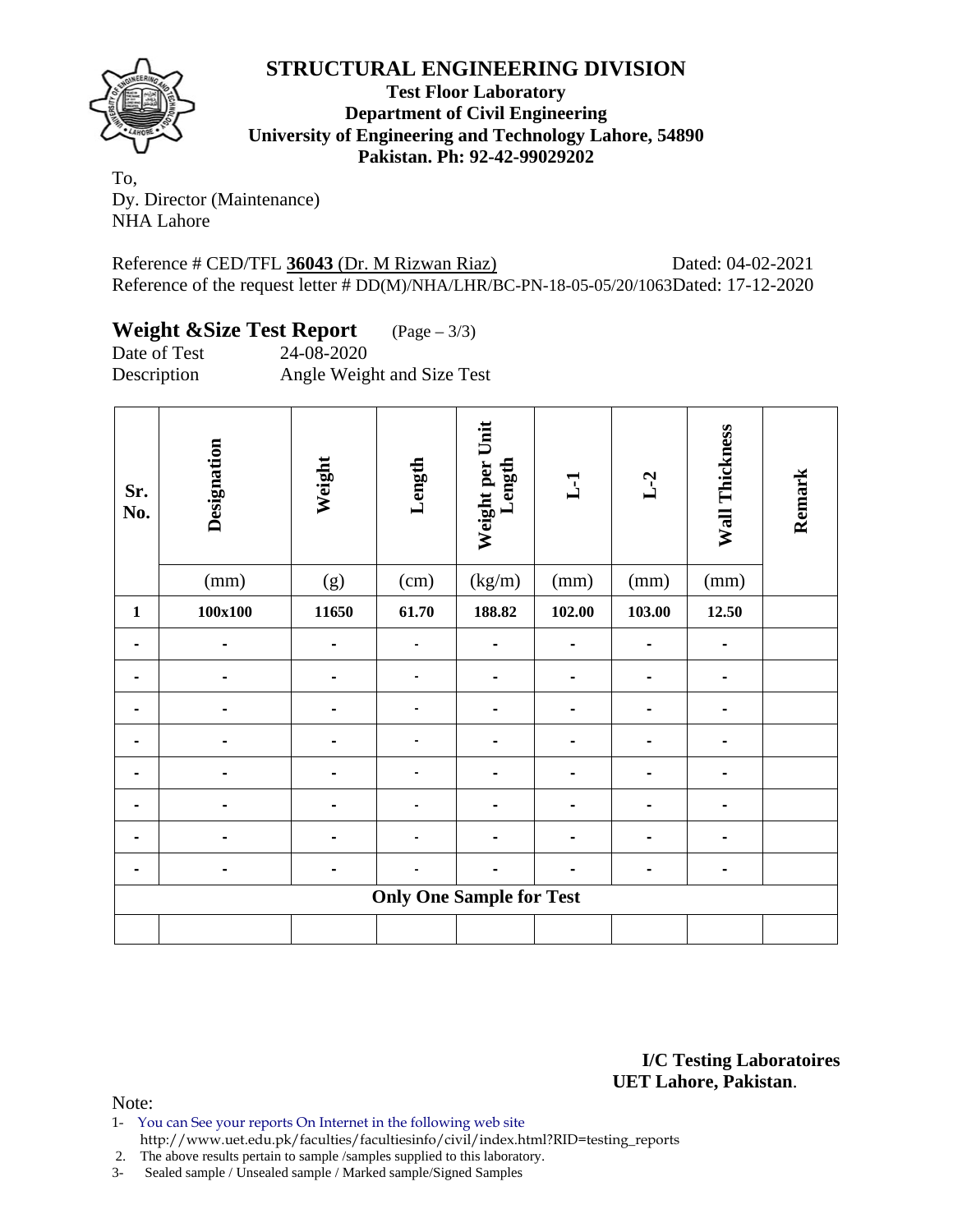

**Test Floor Laboratory Department of Civil Engineering University of Engineering and Technology Lahore, 54890 Pakistan. Ph: 92-42-99029202** 

Ref: CED/TFL/02/36075 Dated: 11-02-2021

Dated of Test: 19-02-2021

**To Deputy Director Punjab Housing & Town Planning Agency Sub - Region, Lahore (ADS Pattoki)** 

## Subject: **TESTING OF R.C.C. PIPE [ASTM-C76 – 08a]**

Reference to your letter No. 192, dated 11.02.2021 on the subject cited

above. Two R.C.C. Pipes as received by us have been tested. The results are tabulated as

under.

| Sr.<br>N <sub>0</sub> | Nominal<br>Size | Length<br>Total | $_{\rm Loaded}$<br>ength<br>- | <b>Diameter</b><br><b>External</b> | <b>Diameter</b><br>Internal | Thickness<br>Wall | Proof load | Ultimate<br><b>bad</b><br>▬ | Proof<br>Stress                  | Ultimate<br><b>Stress</b> |
|-----------------------|-----------------|-----------------|-------------------------------|------------------------------------|-----------------------------|-------------------|------------|-----------------------------|----------------------------------|---------------------------|
| $\bullet$             | (inch)          | (foot)          | (foot)                        | (foot)                             | (foot)                      | (inch)            | (kg)       | (kg)                        | <b>Pound/Linear</b><br>foot/foot | Pound/Linear<br>foot/foot |
|                       | 9               | 5.76            | 5.38                          | 0.86                               | 0.68                        | 1.12              | 1000       | 1200                        | 605                              | 727                       |
| $\overline{2}$        | 12              | 5.79            | 5.37                          | 1.20                               | 1.00                        | 1.20              | 1000       | 1300                        | 409                              | 532                       |

**I/C Testing Laboratoires UET Lahore, Pakistan**.

Note:

1- You can See your reports On Internet in the following web site

http://www.uet.edu.pk/faculties/facultiesinfo/civil/index.html?RID=testing\_reports

2. The above results pertain to sample /samples supplied to this laboratory.

3- Sealed sample / Unsealed sample / Marked sample/Signed Samples